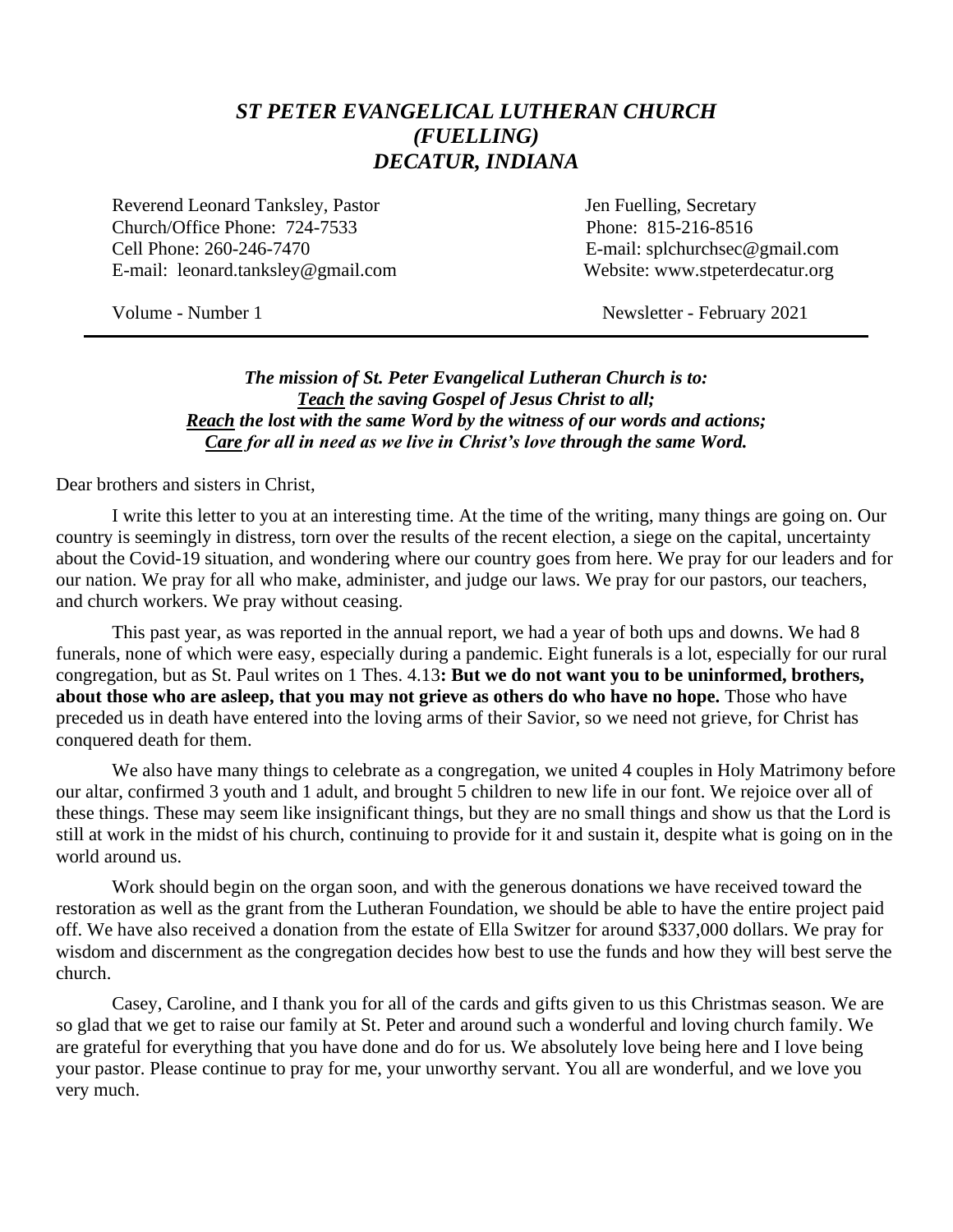#### **ANNOUNCEMENTS**

### MARCH 2021 NEWSLETTER DEADLINE will be Monday, February 15<sup>th</sup>.

*NEW ALTAR GUILD SCHEDULES* have been printed and emailed. Extra copies are available in the Narthex.

*THE 2020 ANNUAL REPORT* has been printed and will be distributed at Voters' Assembly. A few reports need to be revised, so new copies with the updates will be available starting Sunday, January 31<sup>st</sup>. Thank you!

*LENTEN DEVOTIONALS* will be printed in early February and will be available for pickup in the Narthex.

*LENTEN MIDWEEK UPDATE:* Our Lenten Midweek series will be called: "Jesus, Peter, and me", where we walk alongside Jesus in Peter's shoes.

*LUTHERAN BIBLE INSTITUTE UPDATE:* Out of a concern for public health, the board of directors of the Decatur Lutheran Bible Institute has decided to cancel its 2021 session. In lieu of these scheduled education opportunities, the board recommends that families take advantage of the many Christian Bible studies, devotions, discussions, video, and podcasts available online from the following websites:

Lutheran Hour Ministries [\(lhm.org\)](http://lhm.org/) Daily and seasonal devotions and The Lutheran Hour.

Issues Etc. [\(issuesetc.org\)](http://issuesetc.org/) Lutheran Talk Radio podcasts discussing current topics.

Higher Things [\(higherthings.org\)](http://higherthings.org/) Check the Content section for youth-oriented material.

World Wide Wolfmueller [\(wolfmueller.co\)](http://wolfmueller.co/) Rev Bryan Wolfmueller's humor and Lutheran theology applied to a variety of topics.

The Mad Christian (revfisk.com) Rev Jonathan Fisk's writings, sermons, videos deliver a unique cultural commentary based in Lutheran theology.

# St. Peter Events in the Past

\_\_\_\_\_\_\_\_\_\_\_\_\_\_\_\_\_\_\_\_\_\_\_\_\_\_\_\_\_\_\_\_\_\_\_\_\_\_\_\_\_\_\_\_\_\_\_\_\_\_\_\_\_\_\_\_\_\_\_\_\_\_\_\_\_\_\_\_\_\_\_\_\_\_\_\_\_\_\_\_\_\_\_\_\_\_\_\_\_\_

## 50 Years Ago - Rev Roger D Eden

No events during February 1971

## 100 Years Ago - Pastor Ludwig W Dornseif

No events during February 1921

## 150 Years Ago - Pastor J Andreas Fritze

No events during February 1871

Submitted by Allen Franz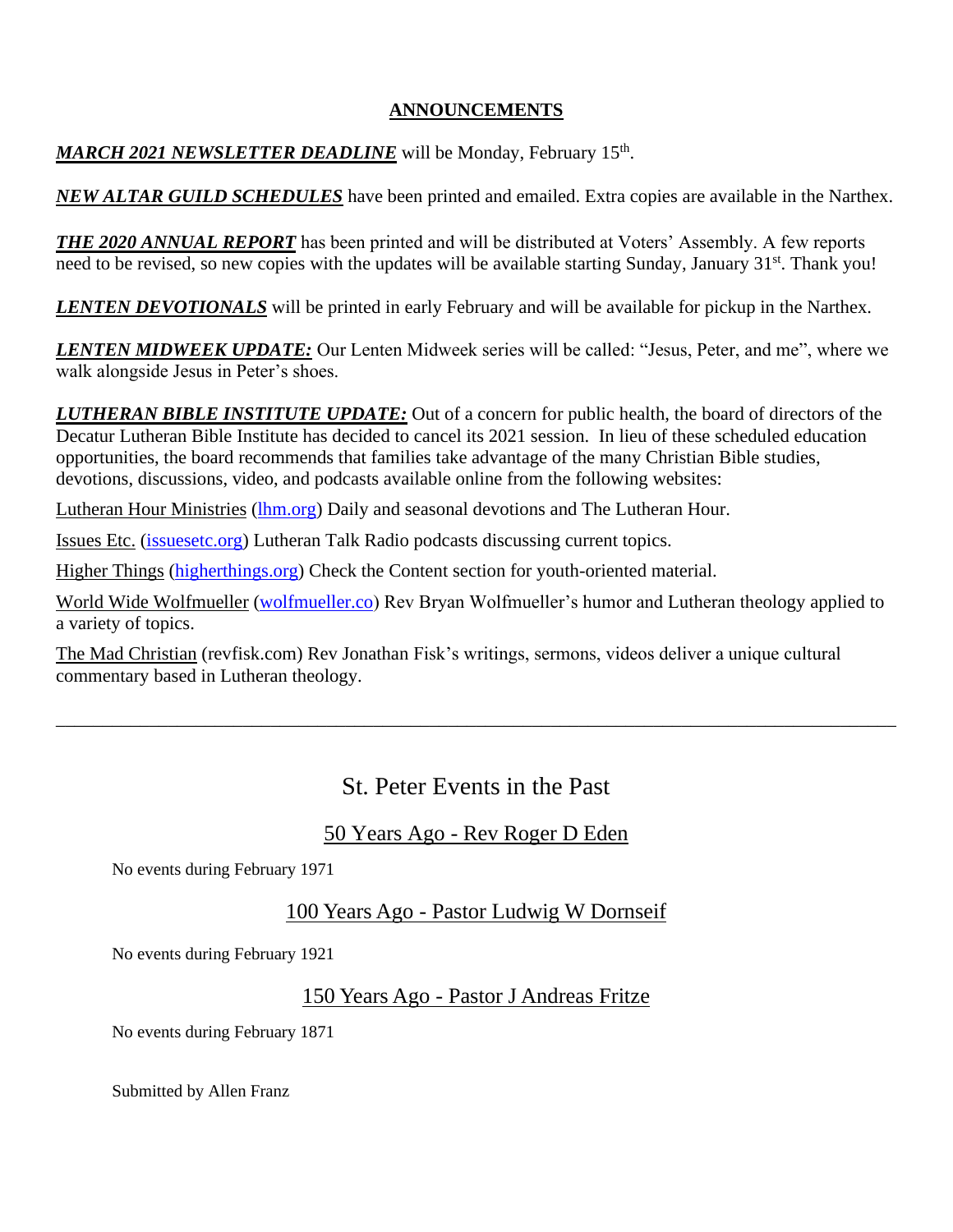$\textrm{Februar} \, 2021$ 

| Sat<br>Ë   | 9<br>5                                                      | 13<br><b>SPI E-LEARNING</b><br>DAY<br>$\overline{L}$                            | $\overline{c}$<br>19                                                                                            | $\overline{27}$<br>95                                                                          |                     |
|------------|-------------------------------------------------------------|---------------------------------------------------------------------------------|-----------------------------------------------------------------------------------------------------------------|------------------------------------------------------------------------------------------------|---------------------|
| ᄅ          | 9:30 Pastors' Study<br>9:00 am Quilting<br>Group, at Bingen | 9:30 Pastors' Study<br>9:00 am Quilting<br>Group, at Bingen<br>$\overline{l}$   | 9:30 Pastors' Study<br>9:00 am Quilting<br>Group, at Bingen<br>18                                               | 9:30 Pastors' Study<br>9:00 am Quilting<br>Group, at Bingen<br>25                              |                     |
| Wed        | 10:00am Bible Study<br>12:00pm High Risk<br>Service<br>3    | 10:00am Bible Study<br>12:00pm High Risk<br>Service<br>$\overline{\mathcal{L}}$ | 7:00pm Ash Wednesday<br>1710:00am Bible Study<br>12:00pm High Risk<br>Service with Holy<br>Communion<br>Service | 10:00am Bible Study<br>12:00pm High Risk<br>7:00pm Mid-Week<br>Lenten Service<br>Service<br>24 |                     |
| Tue        | $\overline{\mathcal{L}}$                                    | 7:00pm Elders Meet<br>$\circ$                                                   | 16                                                                                                              | 23                                                                                             |                     |
| <b>Mon</b> |                                                             | 7:00pm SPI Board of<br><b>Education Meeting</b><br>8                            | SPI-NO SCHOOL<br>NEWSLETTER<br>DEADLINE<br><b>MARCH</b><br>15                                                   | 22                                                                                             |                     |
| Sun        |                                                             | Study/Sunday School<br>Communion; Bible<br>Service of Holy<br>9:00am Divine     | Study/Sunday School<br>Communion; Bible<br>Service of Holy<br>9:00am Divine<br>$\overline{14}$                  | Study/Sunday School<br>Communion; Bible<br>Service of Holy<br>9:00am Divine<br>$\overline{1}$  | 9:00am Divine<br>28 |